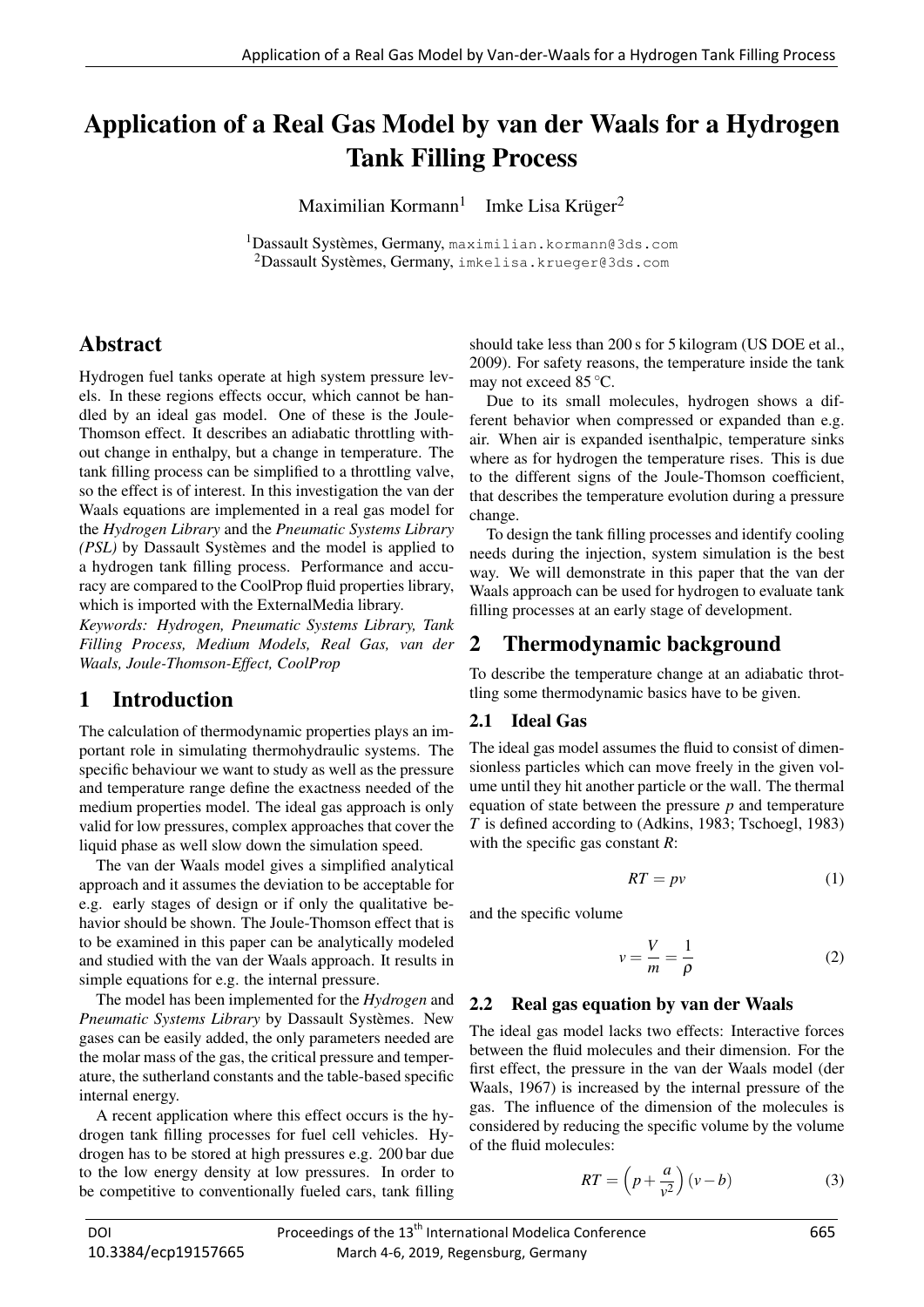The two new parameters can be derived from the critical state of the fluid (Weigand et al., 2008). The internal pressure is defined using the cohension pressure parameter:

$$
a = \frac{27 (RT_c)^2}{64 p_c}
$$
 (4)

The volume occupied by the molecules can be written directly:

$$
b = \frac{RT_c}{8p_c} \tag{5}
$$

#### 2.3 Internal Pressure

The internal pressure of a fluid is defined as the partial derivation of the specific internal energy *u* by the specific volume at constant temperature (Moore, 1986):

$$
\pi_T = \left(\frac{\delta u}{\delta v}\right)_T \tag{6}
$$

It can be derived from the fundamental thermodynamic relation with the specific entropy *s* under assumption of a constant amount of mass (Callen, 1985) by deriving the internal energy partially by the volume at constant temperature:

$$
du = Tds - pdv \tag{7}
$$

$$
\left(\frac{\delta u}{\delta v}\right)_T = T \left(\frac{\delta s}{\delta v}\right)_T - p \tag{8}
$$

With the Maxwell-Relation (Weigand et al., 2008)

$$
\left(\frac{\delta s}{\delta v}\right)_T = \left(\frac{\delta p}{\delta T}\right)_v \tag{9}
$$

the expression for the internal pressure becomes:

$$
\pi_T = \left(\frac{\delta u}{\delta v}\right)_T = T \left(\frac{\delta p}{\delta T}\right)_v - p \tag{10}
$$

For an ideal gas we get from equation (1):

$$
\left(\frac{\delta p}{\delta T}\right)_v = \frac{R}{v} \tag{11}
$$

$$
\pi_T = T \left( \frac{\delta p}{\delta T} \right)_v - p = T \frac{R}{v} - p = 0 \tag{12}
$$

As the ideal gas equation does not model forces between the fluid molecules except elastic collisions, the internal pressure is zero. Thus the Joule-Thomson effect cannot be covered by an ideal gas law. In the real gas equation the van der Waals forces between the molecules are covered by the internal pressure term. From equation (3) we get:

$$
\left(\frac{\delta p}{\delta T}\right)_v = \frac{R}{v - b} \tag{13}
$$

$$
\pi_T = T \left( \frac{\delta p}{\delta T} \right)_v - p = T \frac{R}{v - b} - p \tag{14}
$$

$$
=T\frac{R}{v-b} - \left(\frac{RT}{v-b} - \frac{a}{v^2}\right) = \frac{a}{v^2} \tag{15}
$$

The internal pressure for a real gas modeled with the van der Waals equation is always positive.

#### 2.4 Caloric equation of state

Assuming a constant amount of mass the total differential of the internal energy is (Weigand et al., 2008):

$$
du = \left(\frac{\delta u}{\delta T}\right)_v dT + \left(\frac{\delta u}{\delta v}\right)_T dv = c_v dT + \pi_T dv \quad (16)
$$

For an ideal gas, the internal pressure is zero and thus the internal energy only depends on the temperature with the specific heat capacity at constant volume *cv*.

#### 2.5 Specific Enthalpy

The enthalpy describes the energy of a system. The enthalpy can only change when energy is transferred over the system border. The specific enthalpy of a fluid is defined as (Weigand et al., 2008):

$$
h = u + pv \tag{17}
$$

For an ideal gas the expression simplifies to

$$
h = u + RT \tag{18}
$$

(9) ergy. This is not the case for a real gas. As described according to equation (16), for an ideal gas the internal energy only depends on the temperature. In this case, also the enthalpy only depends on the inner en-

#### 2.6 The Joule-Thomson effect

When a gas is expanded from a high pressure over an isenthalpic valve, a change in temperature can be observed. This behaviour cannot be described by an ideal gas model as it does not model a pressure dependency of the specific enthalpy as mentioned in section 2.5. The effect is described by the Joule-Thomson coefficient (Greiner et al., 1993):

$$
\mu_{JT} = \left(\frac{\delta T}{\delta p}\right)_h \tag{19}
$$

To derive its equation, the total differential of the specific entropy under assumption of a constant amount of mass will be set into the fundamental thermodynamic relation from equation (7). It reduces the dependency of the change in enthalpy to pressure and temperature:

$$
ds = \left(\frac{\delta s}{\delta T}\right)_p dT + \left(\frac{\delta s}{\delta p}\right)_T dp \tag{20}
$$

$$
dh = du + p dv + v dp \tag{21}
$$

$$
dh = T\left(\frac{\delta s}{\delta T}\right)_p dT + T\left(\frac{\delta s}{\delta p}\right)_T dp + Vdp \qquad (22)
$$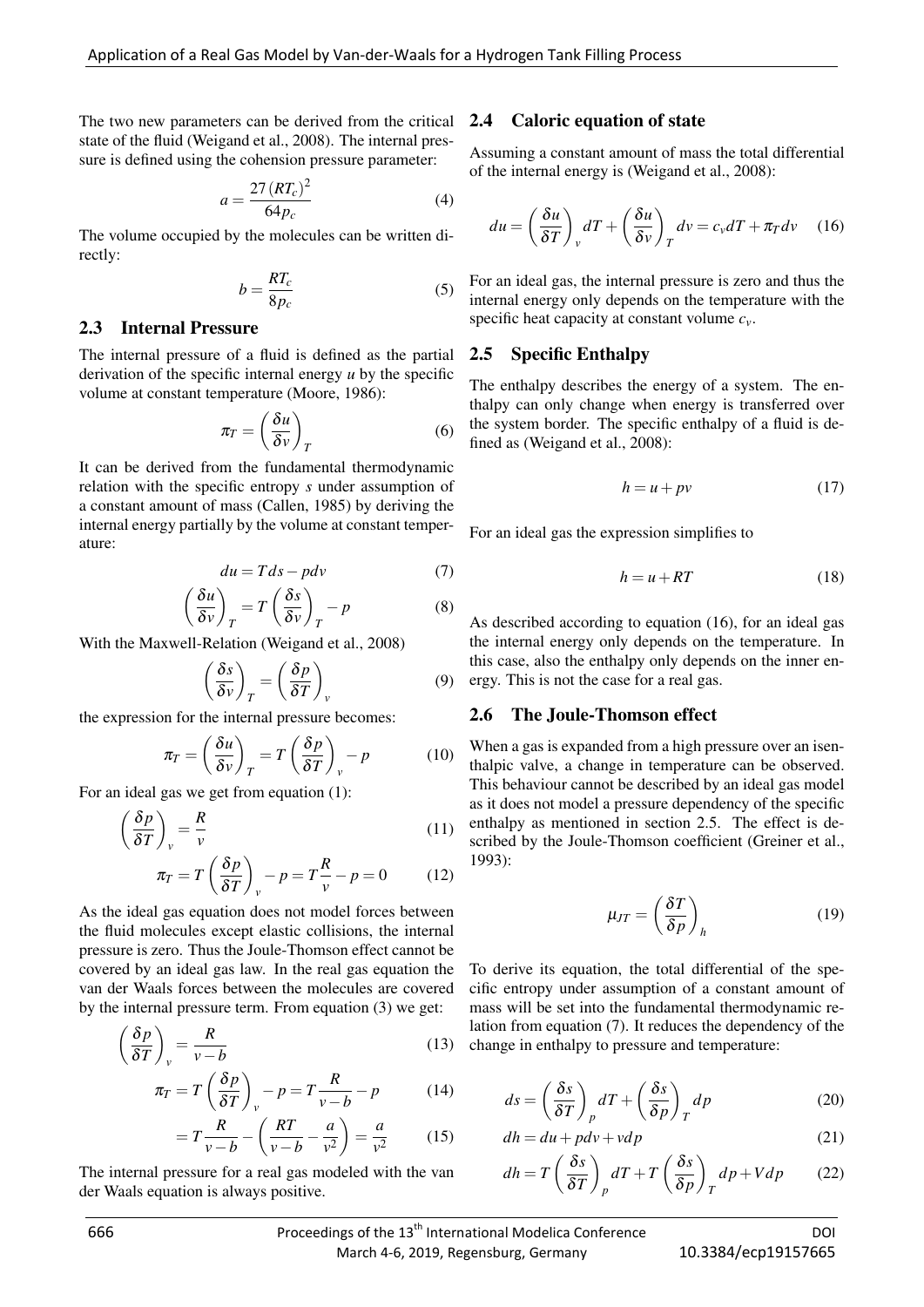With the definition of the specific heat capacity at constant pressure  $c_p$  and the Maxwell-Relation for the Gibbs energy we get:

$$
T\left(\frac{\delta s}{\delta T}\right)_p = c_p \tag{23}
$$

$$
\left(\frac{\delta s}{\delta p}\right)_T = -\left(\frac{\delta v}{\delta T}\right)_p\tag{24}
$$

$$
dh = c_p dT - T \left(\frac{\delta v}{\delta T}\right)_p dp + V dp \qquad (25)
$$

Now we can set  $dh = 0$  and rearrange:

$$
\mu_{JT} = \left(\frac{\delta T}{\delta p}\right)_H = \frac{1}{c_p} \left(T \left(\frac{\delta v}{\delta T}\right)_p - v\right) \tag{26}
$$

For  $v \gg b$  and  $v \gg a/RT$  the real gas equation (3) can be rewritten and solved by *v* (Greiner et al., 1993):

$$
p = \frac{RT}{v} \left( 1 + \frac{b}{v} - \frac{a}{vRT} + \frac{abp}{vR^2T^2} \right) \tag{27}
$$

$$
v = \frac{RT}{p} + b - \frac{a}{RT} + \frac{abp}{R^2T^2}
$$
 (28)

Then the inner differential from equation (26) can be formulated and put into the equation of the Joule-Thomson coefficient:

$$
\left(\frac{\delta v}{\delta T}\right)_p = \frac{R}{p} + \frac{a}{RT^2} - 2\frac{abp}{R^2T^3}
$$
 (29)

$$
\mu_{JT} = \frac{1}{c_p} \left( \frac{2a}{RT} - b - 3 \frac{abp}{R^2 T^2} \right) \tag{30}
$$

### 3 Implementation as a real gas model

The equations from section 2.2 and 2.4 are introduced as an additional fluid model in the *Hydrogen Library* and the *Pneumatic Systems Library (PSL)*. The dynamic viscosity is estimated by the law of (Sutherland, 1893).

#### 3.1 Density

The density is estimated according to the real gas model by van der Waals from equation (3).

#### 3.2 Specific Enthalpy

To get a non-differential formulation of the specific enthalpy, equation (16) has to be integrated from a reference point indicated by a subscript 0 and put into equation (17):

$$
h = \int_{T_0}^{T} c_v dT + \int_{v_0}^{v} \pi_T dv + pv \tag{31}
$$

$$
h = \underbrace{\int_{T_0}^{T} c_v dT - \frac{a}{v_0} + \frac{a}{v} + pv}_{u_T(T)}
$$
(32)

As there is no easy-to-handle analytical expression for  $c<sub>v</sub>$  and to avoid the use of polynomials, the temperaturedependent part of the specific internal energy and the internal pressure correction of the reference point (marked with an under-brace in equation (31)) is provided as a tableinterpolation  $u_T(T)$ . Then we get the following equation for the specific enthalpy:

$$
h = u_T(T) + pv + \frac{a}{v}
$$
\n(33)

#### 3.3 Parametrization

Compared to ideal gas models, the additional parameters for creating a new gas model are pressure and temperature in the critical state as well as the tables for the specific internal energy and heat capacity (see table 1). As the specific heat capacity is described by a look-up-table, the degrees of freedom are no longer necessary for the van der Waals Real Gas Model.

Table 1. Required parameters for the gas models.

| Gas model                        | Ideal Real |  |
|----------------------------------|------------|--|
| Molar mass                       |            |  |
| Dynamic viscosity at ref. point  |            |  |
| Viscosity ref. point temperature |            |  |
| Sutherland constant              |            |  |
| Degrees of freedom               |            |  |
| Critical pressure                |            |  |
| Critical temperature             |            |  |
| Temperature table                |            |  |
| Specific internal energy table   |            |  |
| Specific heat capacity table     |            |  |

## 4 Benchmark of the van der Waals model

To determine a range for the validity of the gas model, it will be compared to generated values by the CoolProp library (Bell et al., 2014) for pure Hydrogen gas. The open source C++ library CoolProp provides equations of state and transport properties for pure fluids and mixtures. The relative deviations of results for various fluid properties of hydrogen compared to the NIST Reference Fluid Thermodynamic and Transport Properties Database (Lemmon et al., 2010) are in the range of  $1 \times 10^{-4}$  to  $1 \times 10^{-14}$ . The CoolProp library is interfaced with the help of the ExternalMedia library (Casella and Richter, 2008). The ExternalMedia provides medium packages that can be used directly in the Pneumatic Systems Library and in the Hydrogen library.

#### 4.1 Density of hydrogen

In the following, the influence of the gas model on the density will be outlined in the case of hydrogen.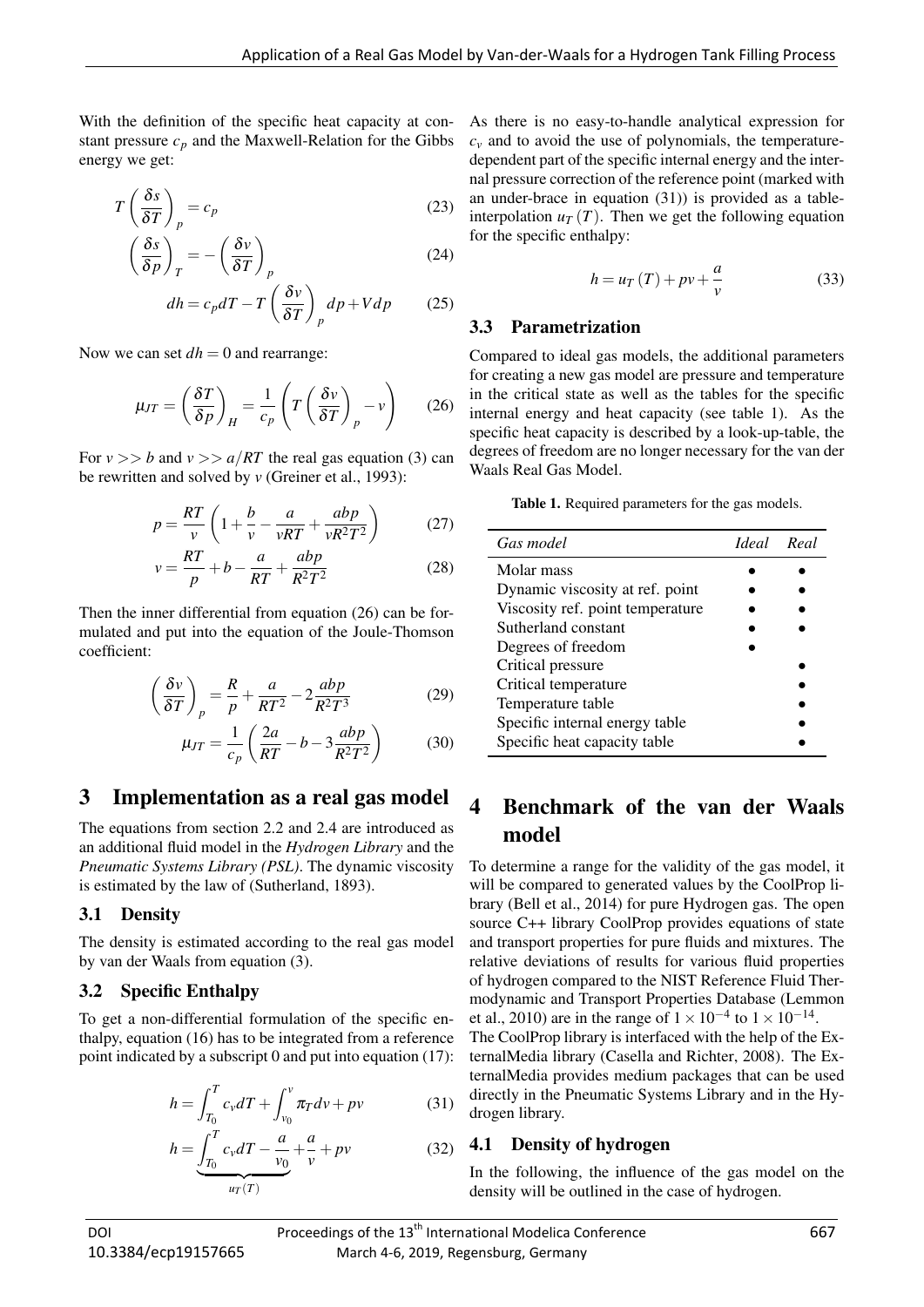

Figure 1. Comparison of the density between the ideal gas model and the CoolProp model for hydrogen.

The ideal gas model has a quite small range of validity: To keep the error in the density below 5%, the pressure has to be below 50 bar and the temperature has to be above 100K (see Figure 1). As discussed in section 2.3, the Joule-Thomson effect can not be covered by the ideal gas law, as it does not consider intermolecular forces.



Figure 2. Comparison of the density between the van der Waals gas model and the CoolProp model for hydrogen.

The van der Waals model has a much wider range of validity (see Figure 2). Pressures up to 200 bar and temperatures above 100K can be covered with an error in the density below 5%. For the same pressure and temperature the error is smaller than for the ideal gas model. Besides the wider range of application, the Joule-Thomson effect can be covered by the van der Waals air model, as discussed in section 2.3.

#### 4.2 Density of air

Though air is a mixture of several gases, it still can be modeled by the van der Waals real gas approach. As stated in section 2.5, only the critical state of the fluid has to be known. This can be measured for air. Again, the density of the gas model will be compared to the CoolProp library.



Figure 3. Comparison of the density between the ideal gas model and the CoolProp model for air.

The ideal gas model has quite small range of validity: To keep the error in the density below 5%, the pressure has to be below 150 bar and the temperature has to be above 250K (see Figure 3).



Figure 4. Comparison of the density between the van der Waals gas model and the CoolProp model for air.

The van der Waals air model has a slightly wider range of validity (see Figure 4). Pressures up to 200 bar and temperatures above 170K can be covered with an error in the density below 5%. The benefit in application range by using the van der Waals model for air is smaller than for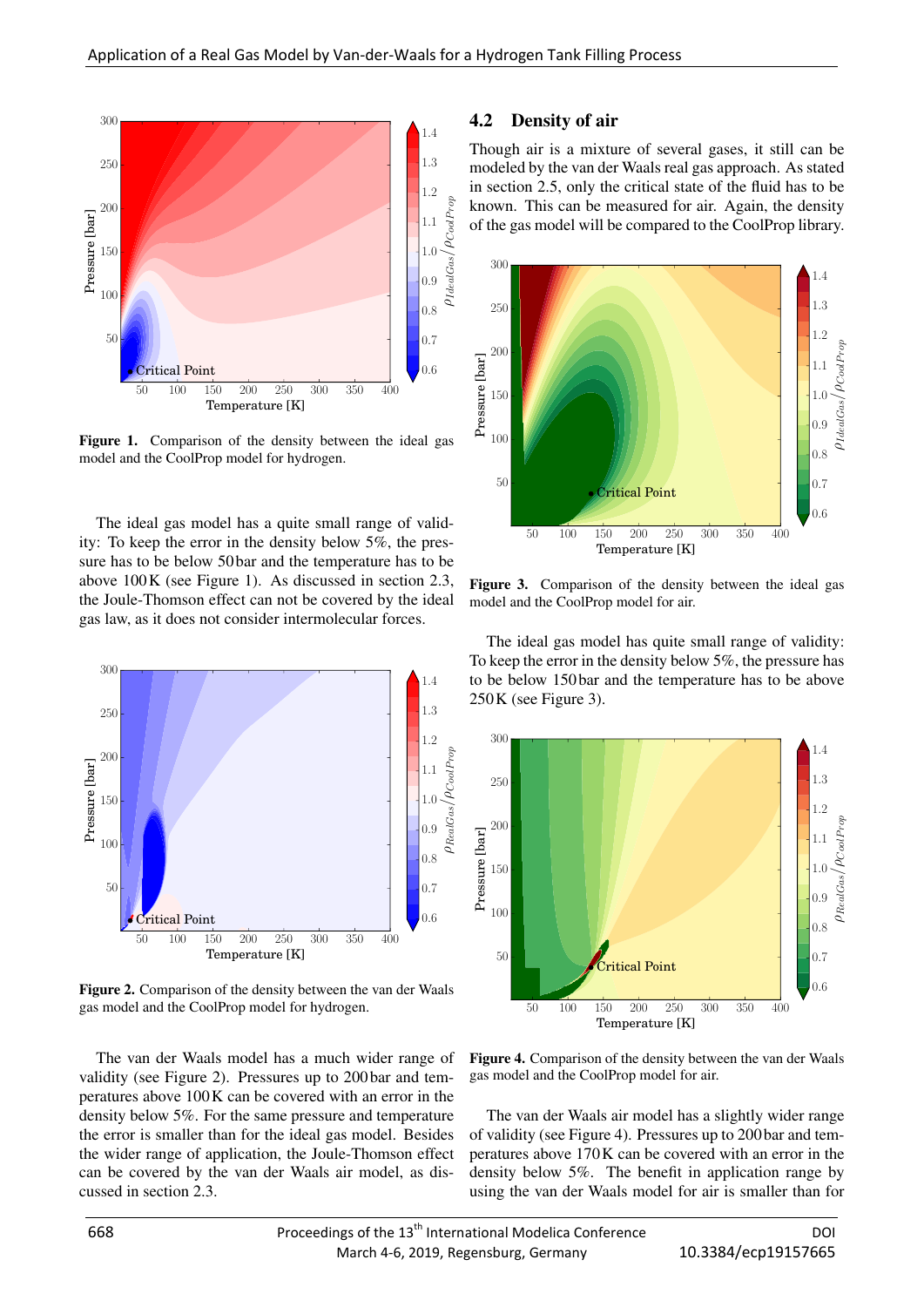hydrogen. Still low temperatures can be handled with a higher precision and the Joule-Thomson effect is covered.

### 4.3 Joule-Thomson coefficient

In section 2.6 an analytic formulation for the Joule-Thomson coefficient has been derived in equation (30). It will be compared to the direct derivative of the enthalpy calculated in the *PSL* according to equation (19) for hydrogen:

```
temp_der_T = der(gas.temperature, p);
mu_ft_modelica = temp_der_T(p=p,h=h);
mu_jt_analytical = 1 /
   gas.specificHeatCapacityAtConstantPressure
    (p=p, T=T) * ( 2 * gas.a / gas.R / T -
   gas.b - 3 * a * b * p / R^2 / T^2 );
```


Figure 5. Analytical and Numerical Joule-Thomson coefficient for hydrogen.

The result for different pressures over the logarithmic scaled temperature is shown in Figure 5. For ambient pressure both definitions show the same behaviour. For higher pressures the assumption  $v \gg b$  from equation (27) cannot be met anymore and the analytical description of  $\mu_{IT}$ recedes from the numerical derivative formulated in the *PSL*.

## 5 Applications

## 5.1 Hydrogen fuel tank

To simulate the filling process of a hydrogen tank a simplified model utilizing the *Hydrogen Library* as in Figure 6 is used. The fluid part consists of a pressure source at 200 bar, a variable orifice and a reservoir with a heat connection to the environment. The mass flow rate should be kept constant over the filling process, so a PI controller is used to set the valve opening. To restrict the maximum temperature in the tank during the filling process, the hydrogen gas from the pressure source is assumed to be precooled at  $-10 °C$ .

### 5.2 Results

The temperature in the tank during filling process is plotted in Figure 7 for different hy-



Figure 6. Dymola model to simulate a tank filling process for hydrogen.

(Modelica.Media.IdealGases.SingleGases.H2) strongly underestimates the maximum temperature as it only takes into account the temperature rise due to translational work from the pressure step at the inlet of the tank. Both the CoolProp and the van der Waals Real Gas Model consider the additional temperature rise due to the Joule-Thomson effect, while it is slightly overestimated by the van der Waals Real Gas Model. In the use-case of the tank filling process the safer approach is to use a model overestimating the temperatures, so the safety margin to the temperature limitation is increased.



Figure 7. Results of the tank filling process simulation.

## 5.3 Performance

To compare the performance of the van der Waals gas model, the fuel tank experiment has been conducted using the *Hydrogen Library* ideal and van der Waals gas model as well as the CoolProp Library with the ExternalMedia interface (Casella and Richter, 2008). The results are summarized in table 2.

Table 2. Results of the performance test.

| Fluid model                    | Simulation time |
|--------------------------------|-----------------|
| Ideal gas model / Hydrogen     | $0.2$ s         |
| van der Waals model / Hydrogen | 1.06s           |
| CoolProp lib. / ExternalMedia  | 4.18 s          |